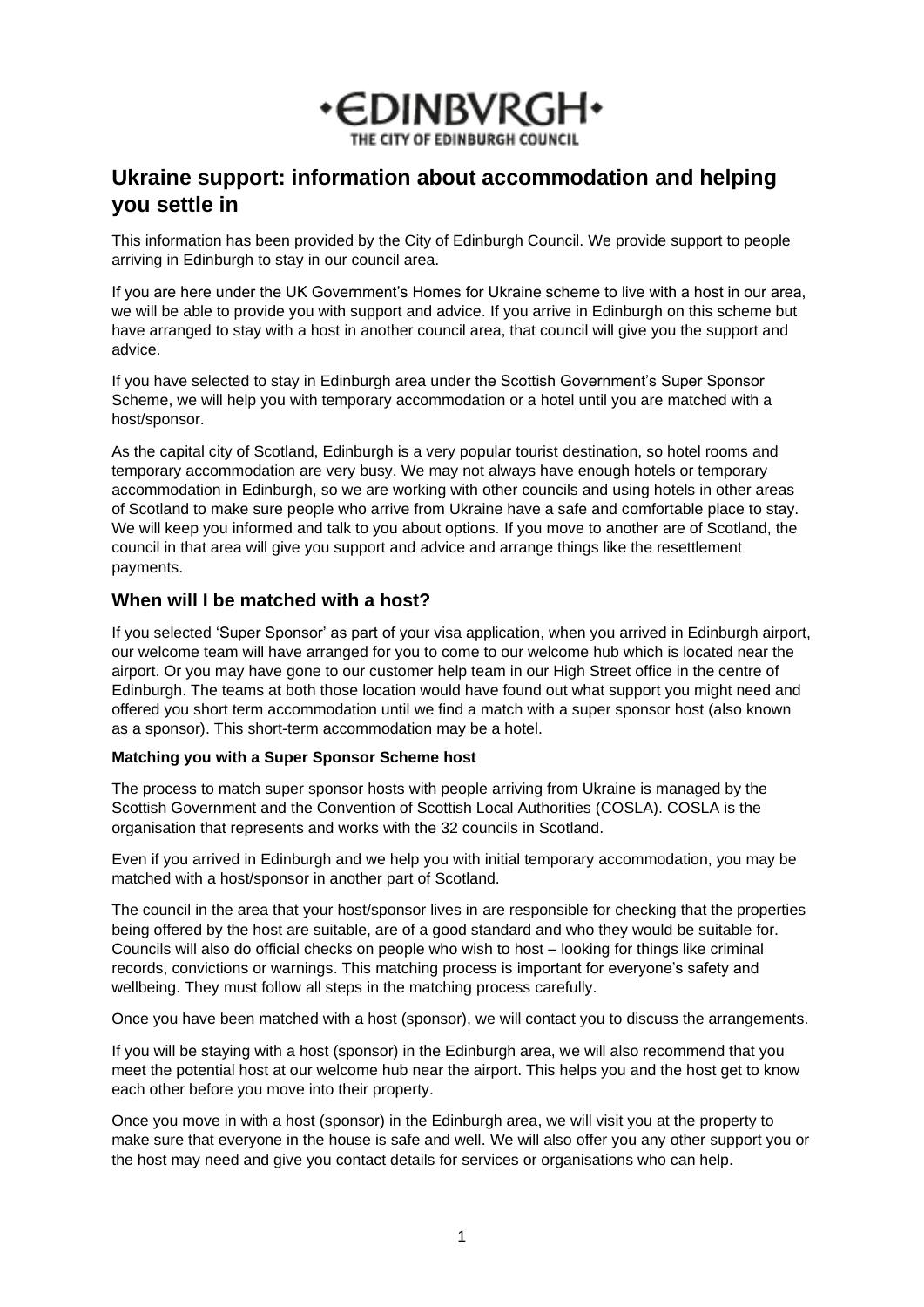Other councils in Scotland may manage this process slightly differently so if you are matched with a host in another area of Scotland, you should speak to the local council in the area live in.

# **Can I find my own host?**

Informal matches via social media or other forums are not part of the UK or Scottish Government schemes. As we do not carry out the necessary safeguarding checks, informal arrangements could potentially place you or the host at risk. We do not advise that you arrange to live with someone that you do not know or have only met over the internet.

If you are living in the Edinburgh area and you arrange to live with someone that you know, please fill in [our online form](https://www.edinburgh.gov.uk/ukraineenquiry) (www.edinburgh.gov.uk/ukraineenquiry) to let us know where you are living - gives us your name and contact details as well as the name, address, telephone and email address of the person that you are planning on living with.

## **Do I have to pay any rent with a sponsor?**

No. You should not be charged any rent by your sponsor. The Government is offering an optional 'thank you' payment to people who are hosts through the Homes for Ukraine or the Super Sponsor Schemes. This payment is given to the sponsor for up to the first 12 months of hosting.

If your sponsor asks you to pay or forces you to work in payment - for the accommodation, we recommend you speak to the local Police. You can call them on their non-emergency telephone number 101.

## **What happens at the end of the six-month sponsorship period?**

Sponsors must host guests for a minimum of six months. This can continue beyond the initial six months if you and your sponsor wish it to.

If your sponsor doesn't want to continue the arrangement beyond six months, they must let you know in plenty of time so they can make other arrangements. We are asking the Scottish Government for clear guidance on what happens if your sponsor does this.

After six months, your sponsor should give you at least two months' notice to end a match.

After leaving your sponsor's home, you will be able to rent a property like anyone coming to live in Scotland. You are free to find accommodation to rent anywhere you wish – you do not have to stay in the council area where your sponsor lived. If you need to, you will be able to claim the housing part of Universal Credit or Housing Benefit. The council in the area you are living in can help with this.

If are living in the Edinburgh area and you need help to do claim benefits, you can come to our customer help centre on a Tuesday and a Thursday between 10am to 12 noon, and 2pm to 4pm at 249 High Street, Edinburgh EH1 1JY. People from DWP will also be there to give advice on benefits. They also go to some of the Ukrainian social hub coffee morning

## **What if sponsorship breaks down?**

If the arrangements under the Homes for Ukraine or Super Sponsor Schemes end early, you must let the council in the area you are living in know as quickly possible. They will help you to find alternative accommodation or match you with a new host/sponsor.

If you are living with a sponsor in the Edinburgh area, please go to the nearest local housing office. You can find details on our website www.edinburgh.gov.uk/localities

## **What will happen to me if I am placed in temporary accommodation following a host breakdown?**

If you live in the Edinburgh area, and you go into temporary accommodation following a breakdown in the arrangement with a host/sponsor, our housing officers will meet with you regularly. You will be able to apply for Housing Benefit. If you have paid employment, this will be adjusted to reflect what you earn. This is the same for anyone in Scotland. We can also give you support to bid for council or other social housing.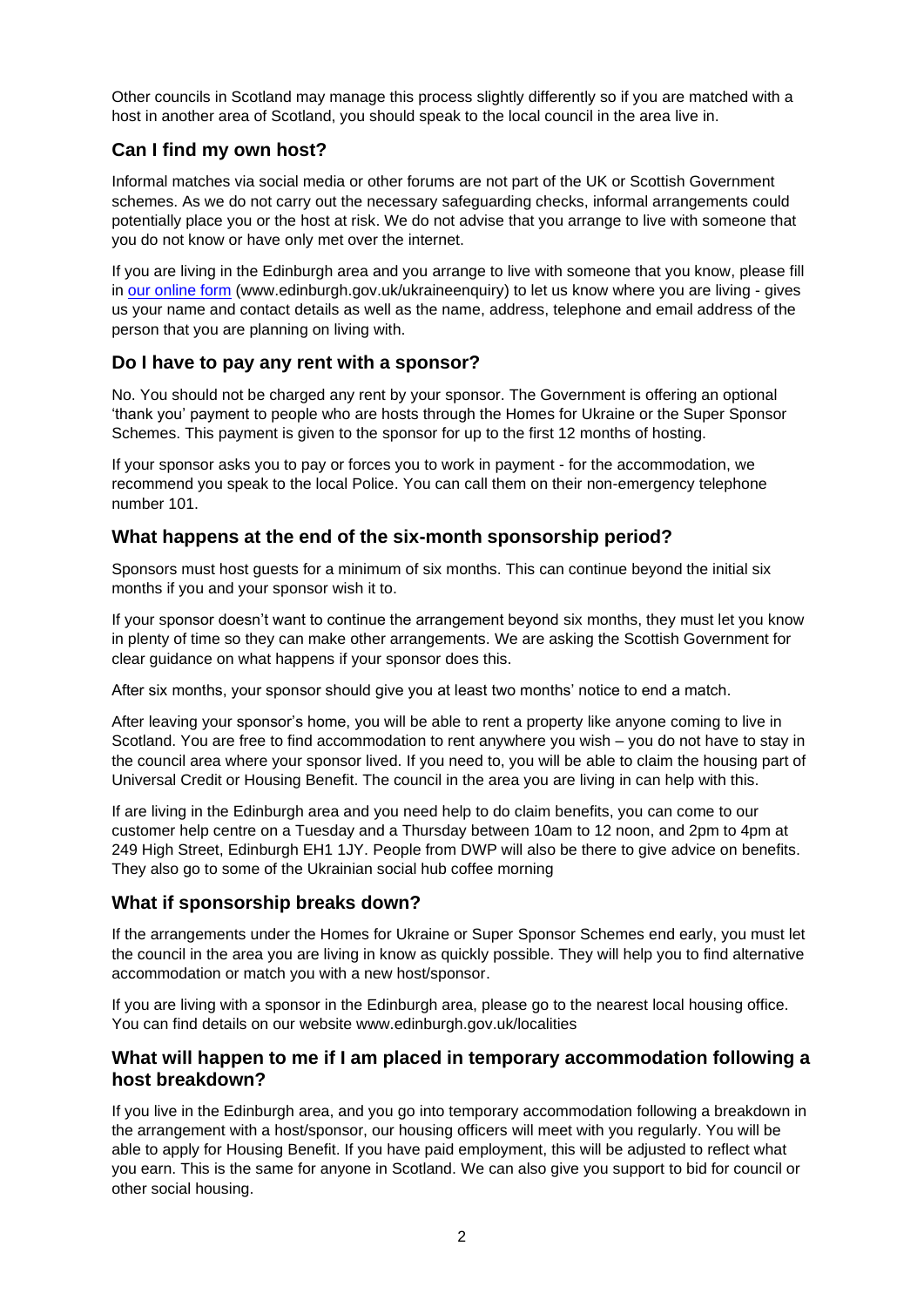If you live in another council area, that council will be able to give you the same help.

## **Am I eligible for benefits and/or to work?**

We have a welfare system in the UK which is designed to help people who face financial hardship, or who have specific needs. You may be eligible for social security benefits such as Housing Benefit and Universal Credit.

The Department of Work and Pensions (DWP) will help you find out which benefits you may be able to apply for. If you are living in the Edinburgh area, people from DWP will be in our customer help centre on a Tuesday and a Thursday between 10am to 12 noon, and 2pm to 4pm at 249 High Street, Edinburgh EH1 1JY. They also go to some of the Ukrainian social hub coffee morning.

Important:

- if you are applying to DWP for benefits, you will get a National Insurance number as part of the process to sign you up for benefits. Please do not apply separately for a National Insurance number as it is then difficult to match you up on the DWP systems which share information, and this could delay this process.
- you will receive a text message from the DWP with a link to provide information to help this process. You must respond to the text quickly. If you do not respond, it may delay you getting a National Insurance number, and delay payment of benefits.

## **Can I get paid work?**

If you come to Scotland through the Super Sponsor or the Homes for Ukraine schemes, you will be able take a paid job. DWP and the council in the area you live in can help you find paid employment.

If you are living in the Edinburgh area, people from DWP will be in our customer help centre on a Tuesday and a Thursday between 10am to 12 noon, and 2pm to 4pm at 249 High Street, Edinburgh EH1 1JY. DWP and our job seeking partner organisation also go to some of the Ukrainian social hub coffee morning.

### **Support and resources**

#### **Emergency services**

If you are in immediate danger, telephone 999. Tell the person who answers what the emergency is, and they will make sure the right services are there:

- Police to report things like crime, theft, assault, if you are in immediate danger
- Scottish Fire and Rescue Services to deal with fires and water rescues
- Ambulance service.

If it's not an emergency, and you need the Police, telephone 101 to report minor and **nonemergency** crimes, where you do not need an immediate or high-priority response, and you are not in immediate danger.

#### **National Health Scotland (NHS)**

The NHS provides health care in Scotland – hospitals, doctors and other health care professionals.

If you are feeling unwell and need urgent care advice and mental health support day or night, telephone 111 or go to their website www.nhs24.scot

If you are well but have a question about your health or local NHS services, you can get qualityassured health and care information on their website or on their telephone service:

- www.nhsinform.scot
- 0800 22 44 88 (open Monday to Friday 8am to 6pm).

If you would like to speak to someone in your own language, you can use NHS inform's interpretation service, Language Line. It is free to use. To use Language Line, telephone 0800 22 44 88. Tell the person who answers that you need an interpreter and what language you want to speak in. Once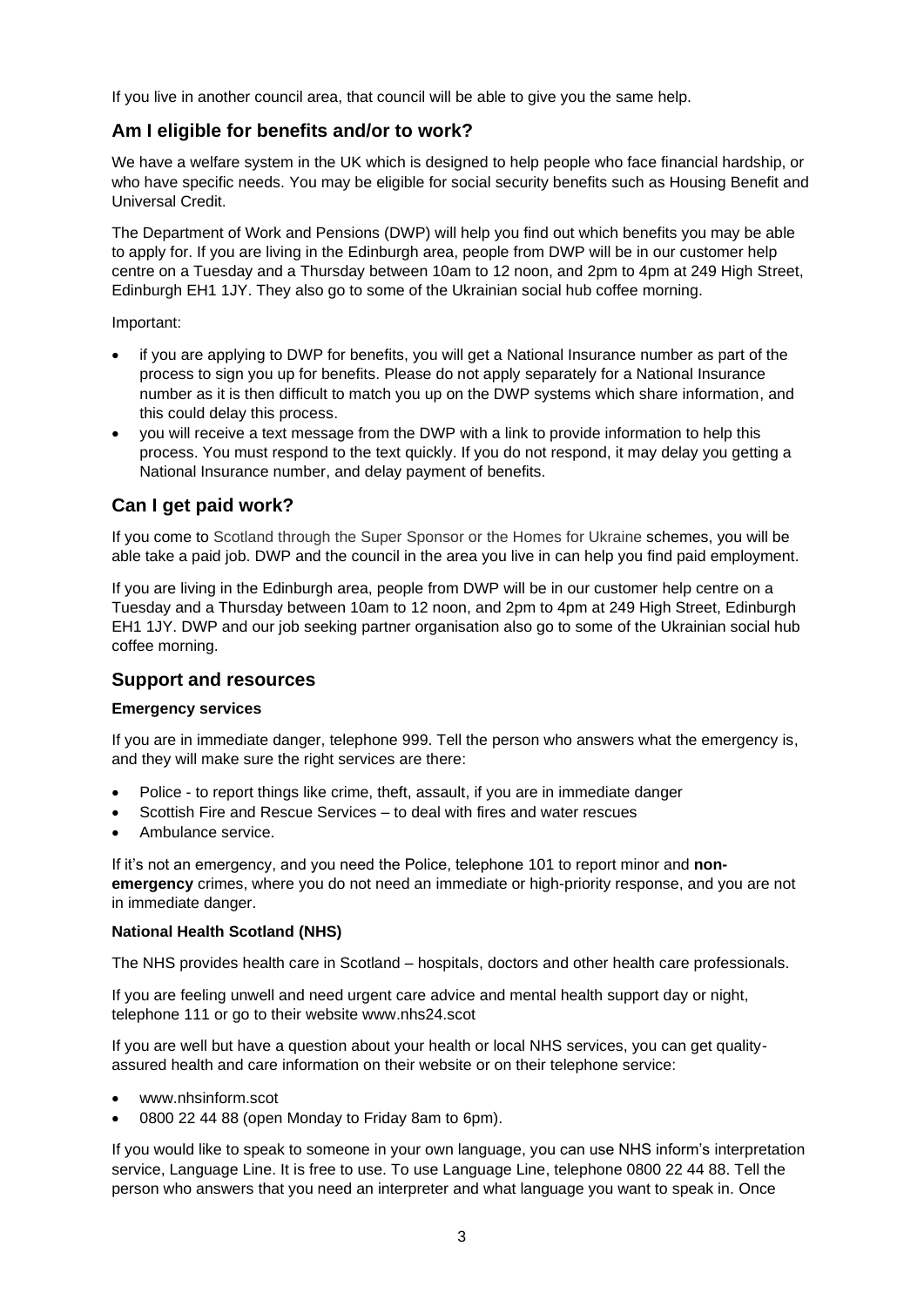you're connected to an interpreter, you'll have a three-way conversation with the call handler to get the advice you need.